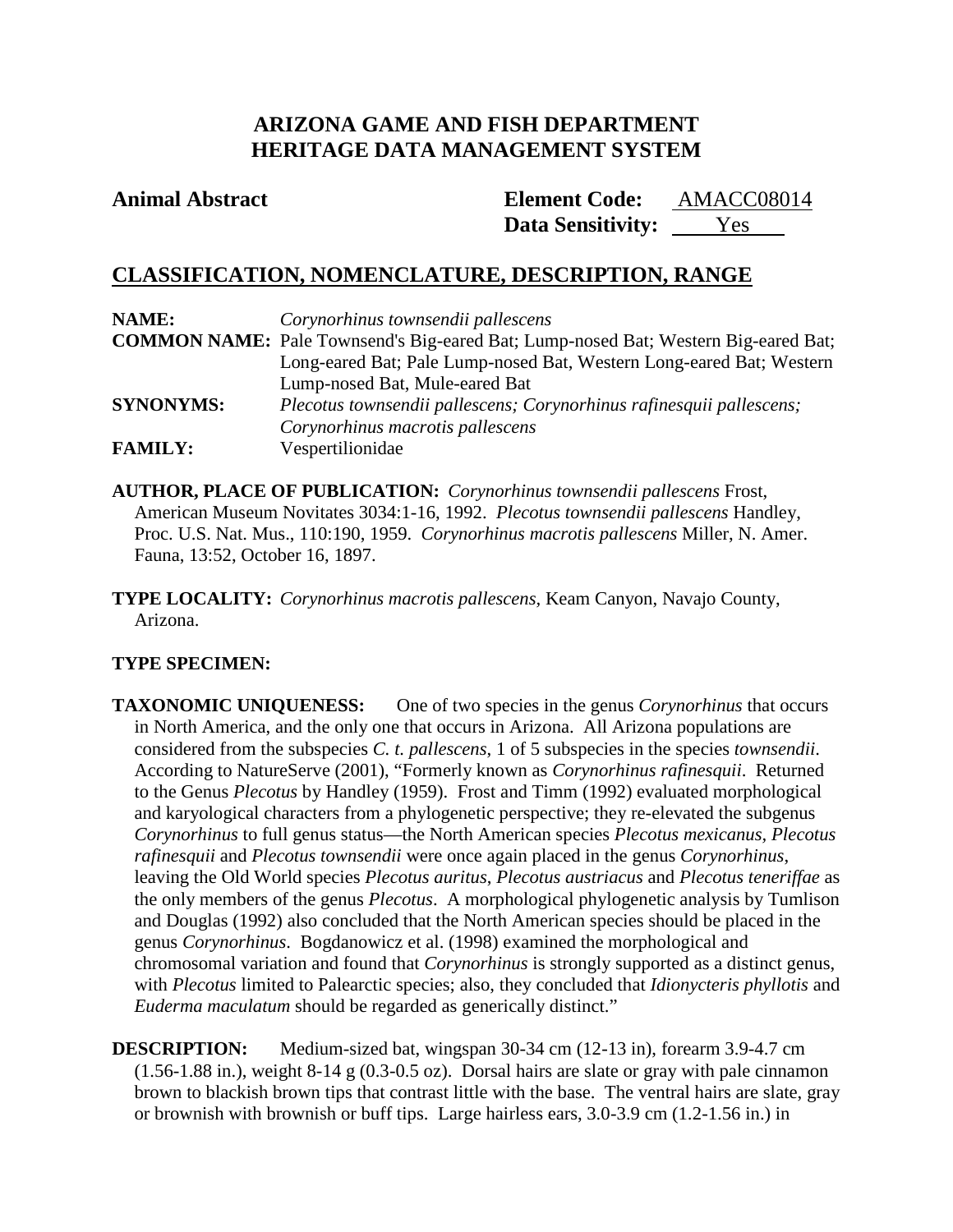length, are joined across the forehead. They have a large glandular lump on each side of the nose. The hairs on their toes do not project beyond the toenails.

**AIDS TO IDENTIFICATION:** *Corynorhinus townsendii* is distinguished from all but 4 species of Arizona bats by its large ears. Presence of a pair of glandular lumps on the nose distinguishes *C. townsendii* from the other 4 big-eared species: *Macrotus californicus* (California leaf-nosed bat)*, Euderma maculatum* (Spotted bat)*, Idionycteris phyllotis* (Allen's lappet-browed bat) and *Antrozous pallidus* (Pallid bat). *C. townsendii* distinguished by its unicuspid first upper incisor from *P. mexicanus*; a Mexican species with a bicuspid first upper incisor whose range in northeastern Sonora extends to within a few miles of Arizona's southeastern border.

Additionally when compared with *P. mexicanus, C. townsendii* is distinguished by its dorsal hairs having bases much lighter than tips rather than bases and tips being almost the same color; crossribs in tail membrane usually >9.0 mm (0.36 in.) rather than fewer; tragus usually  $>13.0$  mm (0.52 in.) rather than less.

At day roosts this species may be suspected when guano is found in circular patches in open areas. *Macrotus californicus* may be suspected if the guano is found at the edges of open areas (i.e. near the base of the sides or walls of a mine or other roost).

## **ILLUSTRATIONS:**

Color photo (Barbour and Davis 1969: plate XVIII) Black and white photo (Barbour and Davis 1969:164, 176) Color photo (Whitaker 1980: plate 145) Color photo of species (Harvey, Altenbach, and Best, 1999: p. 55) Color photo of species (Wilson 1999)

**TOTAL RANGE:** Central highlands of northern Mexico and southern California to the Edwards Plateau of Texas, with isolated populations in the Black Hills of South Dakota and the Gypsum Hills of south-central Kansas, western Oklahoma and northwestern Texas.

**RANGE WITHIN ARIZONA:** Widespread in Arizona. Their range includes Cochise, Coconino, Gila, Graham, La Paz, Maricopa, Mohave, Navajo, Pima, Pinal, Santa Cruz, Yavapai, and Yuma counties (AGFD, unpublished records accessed 2003).

# **SPECIES BIOLOGY AND POPULATION TRENDS**

**BIOLOGY:** These bats prefer to hang from open ceilings at roost sites and do not use cracks or crevices. At maternity roost's these bats apparently prefer dim light near the edge of the lighted zone. In Arizona, emergence times and especially return times and patterns probably vary as they do elsewhere depending on insect activity and development stage of young.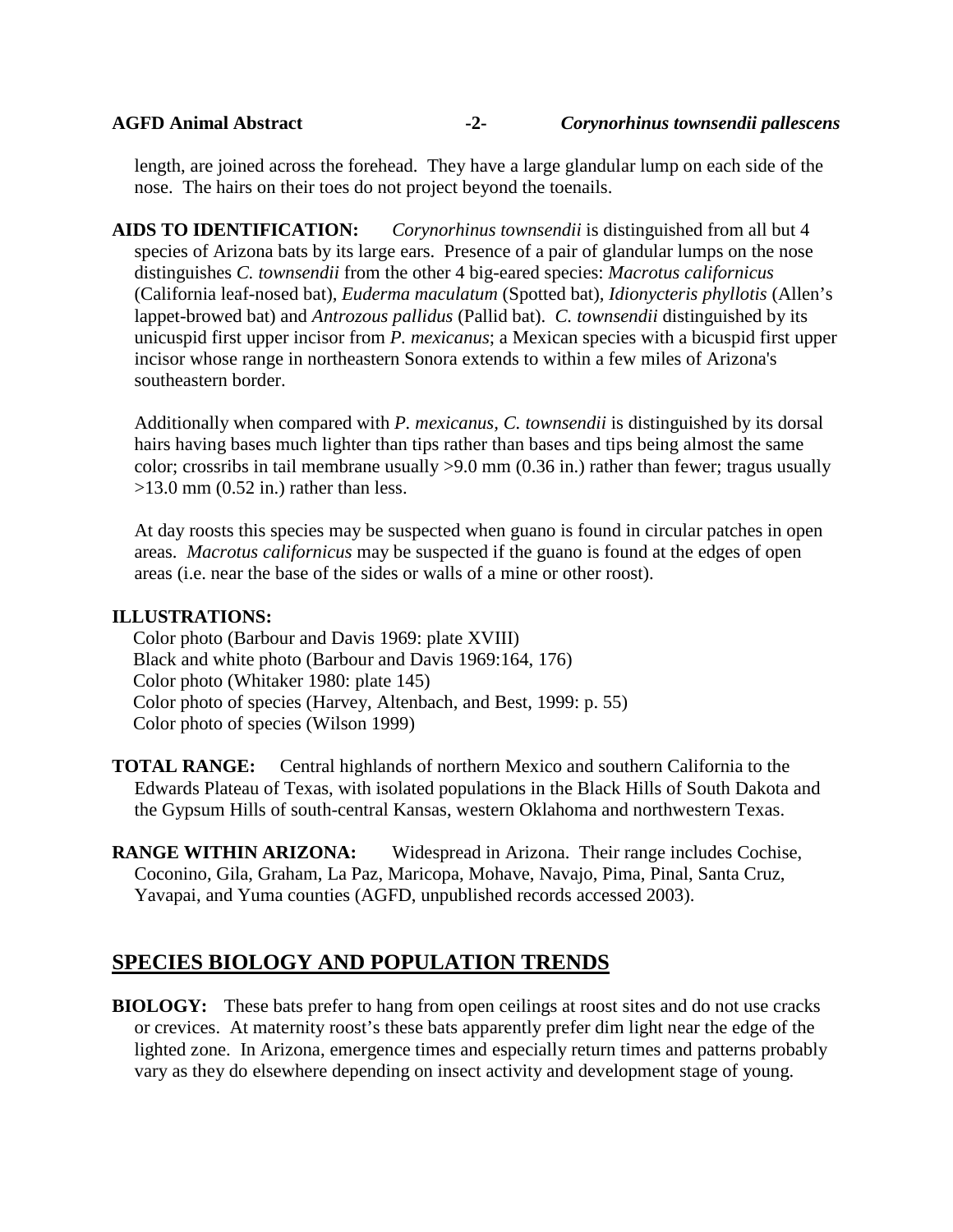Winter roosts generally contain fewer individuals (usually singles or small groups and in Arizona occasionally as many as 50) than summer roosts. For hibernation, they prefer roost sites where the temperature is  $12^{\circ}$  C (54 $^{\circ}$  F) or less. These may be near entrances and in wellventilated areas of the roost. The bats may arouse and move to other spots in the roost during the winter, to be in areas of more stable cold temperatures. The ears are erectile, and can be collapsed and rolled up while at rest and expanded to usual size when alert.

**REPRODUCTION:** Males and females congregate separately in summer. Although males are thought to be mostly solitary, the females form maternity colonies of 12 to about 200 in the western U.S. and up to 1000 or more in the eastern U.S. In Arizona, 5 and possibly 2 additional maternity colonies have been found with numbers in one of about 100 and in another of several 100s. The most populous colony disappeared in the 1970s shortly after the roost site was gated to protect archeological and paleontological remains. After the gate was modified in the mid 1980s several bat species (but not *C. townsendii*) were observed flying inside the site. Current status of these sites is unknown.

In Arizona, females are pregnant in April, with maternity colonies reported in late April. Indirect evidence (near term embryos and presence of newborns) indicates the single young are born in June in Arizona. Dates of birth vary considerably throughout their range, anywhere from late April to mid July. In Arizona, most young are flying by the end of July; they can fly at 2.5-3 weeks of age. Elsewhere young are weaned at about 6 to 8 weeks. Nursery colonies begin to disperse during August. Following mating in fall and winter (sometimes it takes place while the female is torpid) sperm is stored in the female's reproductive tract until spring. Fertilization occurs when ovulation takes place.

Males in their first autumn produce few sperm and are thought to be essentially sterile and probably nonbreeding. Females in their first autumn however, do breed and then bear young the following summer. Gestation varies from 56 to 100 days after fertilization depending on climatic conditions and the resultant metabolic rates of the females (i.e. development is slowed when the female goes into daily torpor). Band recoveries in California suggest a maximum longevity of 16+ years.

- **FOOD HABITS:** Small moths, 3-10 mm (average 6 mm), are the primary food of these bats. Neuropterans, coleopterans, dipterans and hymenopterans are also sometimes taken. They are reported to take prey from leaves and while in flight along forested edges. Following a late night peak of activity they usually go to a night roost. They may forage again in the early morning since they are reported not to return to their daytime roosts until shortly before sunrise. They may forage several miles (4-5 miles) from the roost site. They cull the wings of moths and other insects before consuming their abdomen.
- **HABITAT:** In Arizona, summer day roosts are found in caves and mines from desertscrub up to woodlands and coniferous forests. Night roosts may often be in abandoned buildings. In winter, they hibernate in cold caves, lava tubes and mines mostly in uplands and mountains from the vicinity of the Grand Canyon to the southeastern part of the state.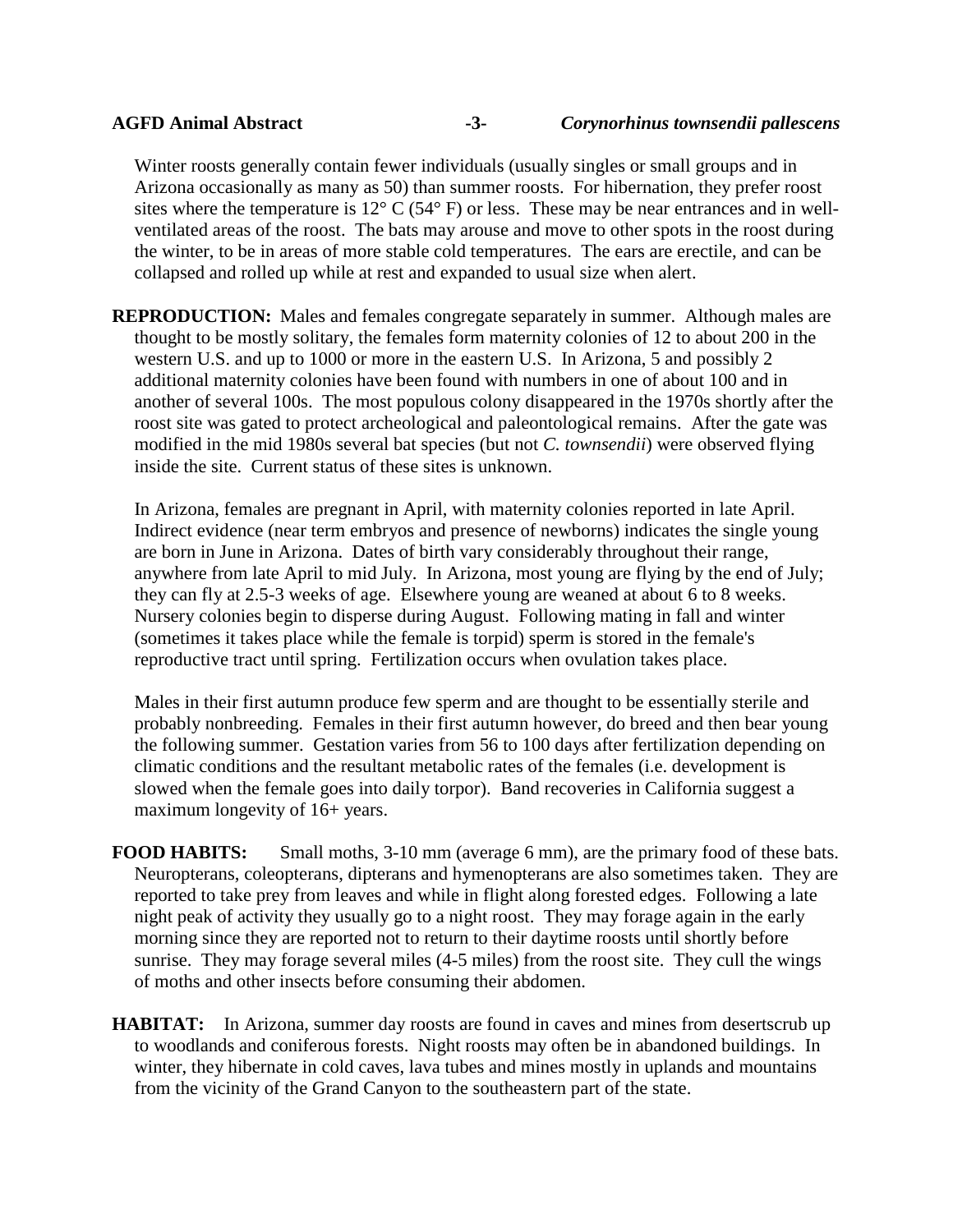## **AGFD Animal Abstract -4-** *Corynorhinus townsendii pallescens*

**ELEVATION:** *Corynorhinus townsendii* have been observed between 550 and 7,520 feet (168 - 2294 m). Most records, however, seem to range above 3,000 feet (915 m). According to AGFD HDMS unpublished records (accessed 2003) *Corynorhinus townsendii pallescens* range between 550 - 8,437 ft (168-5272 m) in Arizona.

**PLANT COMMUNITY:** Desertscrub, oak woodland, oak/pine, pinyon/juniper, and coniferous forests.

**POPULATION TRENDS:** Thought to be declining due to loss of historic habitat of caves and mines.

## **SPECIES PROTECTION AND CONSERVATION**

**STATE STATUS:** None **OTHER STATUS:** Bureau of Land Management Sensitive –

**ENDANGERED SPECIES ACT STATUS:** None (USDI, FWS 1996) [C2 USDI, FWS 1994] full sp. (USDI, BLM AZ 2010) [Bureau of Land Management Sensitive (USDI, BLM 2008)] Forest Service Sensitive (USDA, FS Region 3 2007) Group 4, species level (NNDFW, NESL 2000, 2005)

**MANAGEMENT FACTORS:** The greatest threats are human disturbance and vandalism at maternity and hibernating sites, and loss of roosting (mine closures) and foraging habitats (deforestation).

**PROTECTIVE MEASURES TAKEN:** *Corynorhinus townsendii pallescens* is listed as a vulnerable species in the Sonoran Desert Conservation Plan (draft).

**SUGGESTED PROJECTS:** Surveys are needed to locate, census and monitor maternity colonies. More information is needed on summer and winter roost sits and foraging areas.

**LAND MANAGEMENT/OWNERSHIP:** BIA - Fort Apache, Hualapai, and San Carlos Reservations, and Tohono O'odham Nation; BLM - Arizona Strip, Havasu, Kingman, and Tucson Field Offices; DOD - Fort Huachuca Military Reservation; FWS - Havasu and Kofa National Wildlife Refuges; NPS - Grand Canyon and Saguaro National Parks, and Chiricahua, Montezuma Castle, and Organ Pipe Cactus National Monuments; USFS - Coconino, Coronado, Kaibab, Prescott and Tonto National Forests; State Land Department; Hualapai Mountain County Park; AMNH Southwestern Research Station; Colossal Cave; Tucson Mountain Park; Private.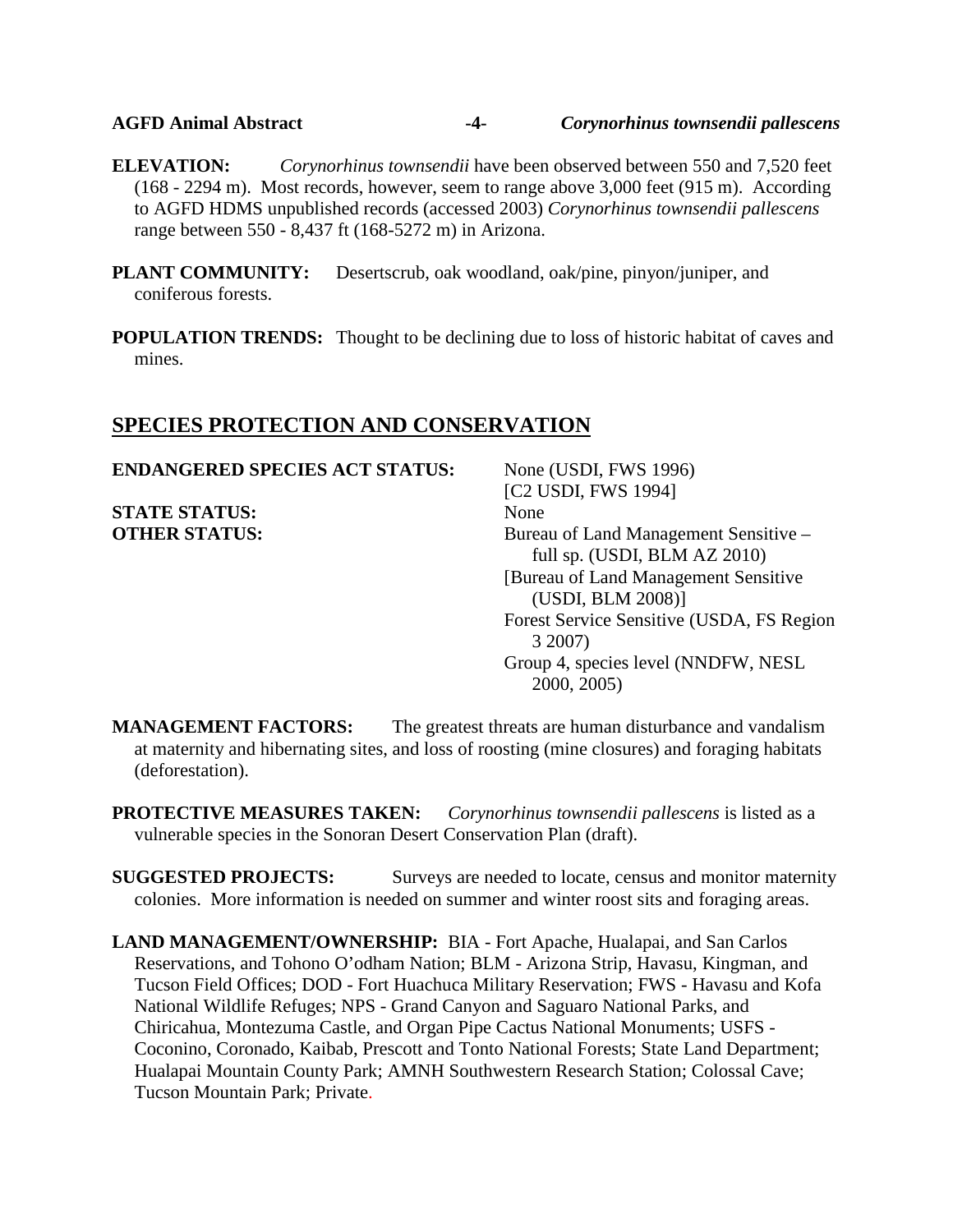## **SOURCES OF FURTHER INFORMATION**

### **REFERENCES:**

- Armstrong, D.M. 1972. Distribution of Mammals in Colorado. Monograph of the Museum of Natural History, The University of Kansas, No. 3. Pp:73.
- Barbour, R.W. and W.H. Davis. 1969. Bats of America. University Press of Kentucky. Lexington. pp. 164-178.
- Cockrum, E.L. 1973. Additional longevity records for American bats. Journal of the Arizona Academy of Science 8:108-110.

Frost, D.R. and R.M. Timm. 1992. Phylogeny of plecotine bats (Chiroptera: "Vespertilionidae"): Summary of the evidence and proposal of a logically consistent taxonomy. American Museum Novitates 3034:1-16.

- Hall, E.R. 1981. The mammals of North America. Second Edition. Vol I. John Wiley & Sons, Inc. New York. pp. 234-236.
- Harvey, M.J., J.S. Altenbach, and T.L. Best. 1999. Bats of the United States. Arkansas Game and Fish Commision in Cooperation with the Asheville Field Office, U.S. Fish and Wildlife Service. P. 55.
- Herder, M. Year unknown. *Corynorhinus townsendii*. Species account.
- Hoffmeister, D.F. 1986. Mammals of Arizona. University of Arizona Press, Tucson, and Arizona Game and Fish Department, Phoenix. pp. 107-111.
- Howe, H.F. and J.A. Lackey. 1975. Notes on a collection of bats from Huachuca Mountains, Arizona. S.W. Nat. 20(1):145-147.
- [Http://www.co.pima.az.us/cmo/sdcp/sdcp2/fsheets/vuln/ptbeb.html.](http://www.co.pima.az.us/cmo/sdcp/sdcp2/fsheets/vuln/ptbeb.html)
- Humphrey, S.R. and T.H. Kunz. 1976. Ecology of a Pleistocene relict, the western big-eared bat (*Plecotus townsendii*), in the southern Great Plains. J. Mammal. 57:470-494.
- Kunz, T.H. and R.A. Martin. 1982. *Plecotus townsendii*. Mammalian Species. No. 175:1-6. American Society of Mammalogists.
- NatureServe Explorer: An online encyclopedia of life [web application]. 2001. Version 1.6. Arlington, Virginia, USA: NatureServe. Available: [http://www.natureserve.org/explorer.](http://www.natureserve.org/explorer) (Accessed: April 2, 2003).
- Navajo Nation, Department of Fish and Wildlife. 2000. Endangered Species List for The Navajo Nation. The Navajo Nation, Window Rock, Arizona. p. 3.
- Navajo Nation Department of Fish and Wildlife. 2005. Endangered Species List for the Navajo Nation. The Navajo Nation, Window Rock, Arizona. p. 3.
- Sonoran Desert Conservation Plan-draft. 2001. *Corynorhinus townsendii pallescens*. Available: [http://www.co.pima.az.us/cmo/sdcp/sdcp2/pvs.toc1.htm.](http://www.co.pima.az.us/cmo/sdcp/sdcp2/pvs.toc1.htm)
- USDA, Forest Service Region 3. 2007. Regional Forester's List of Sensitive Animals.
- USDI, Bureau of Land Management Region 2. 2008. Arizona BLM Sensitive Species List.
- USDI, Bureau of Land Management Region 2. 2010. Arizona BLM Sensitive Species List.
- USDI, Fish and Wildlife Service. 1994. Endangered and Threatened Wildlife and Plants;
- Animal Candidate Review for Listing as Endangered or Threatened Species; Proposed Rule. Federal Register 59(219):58988.